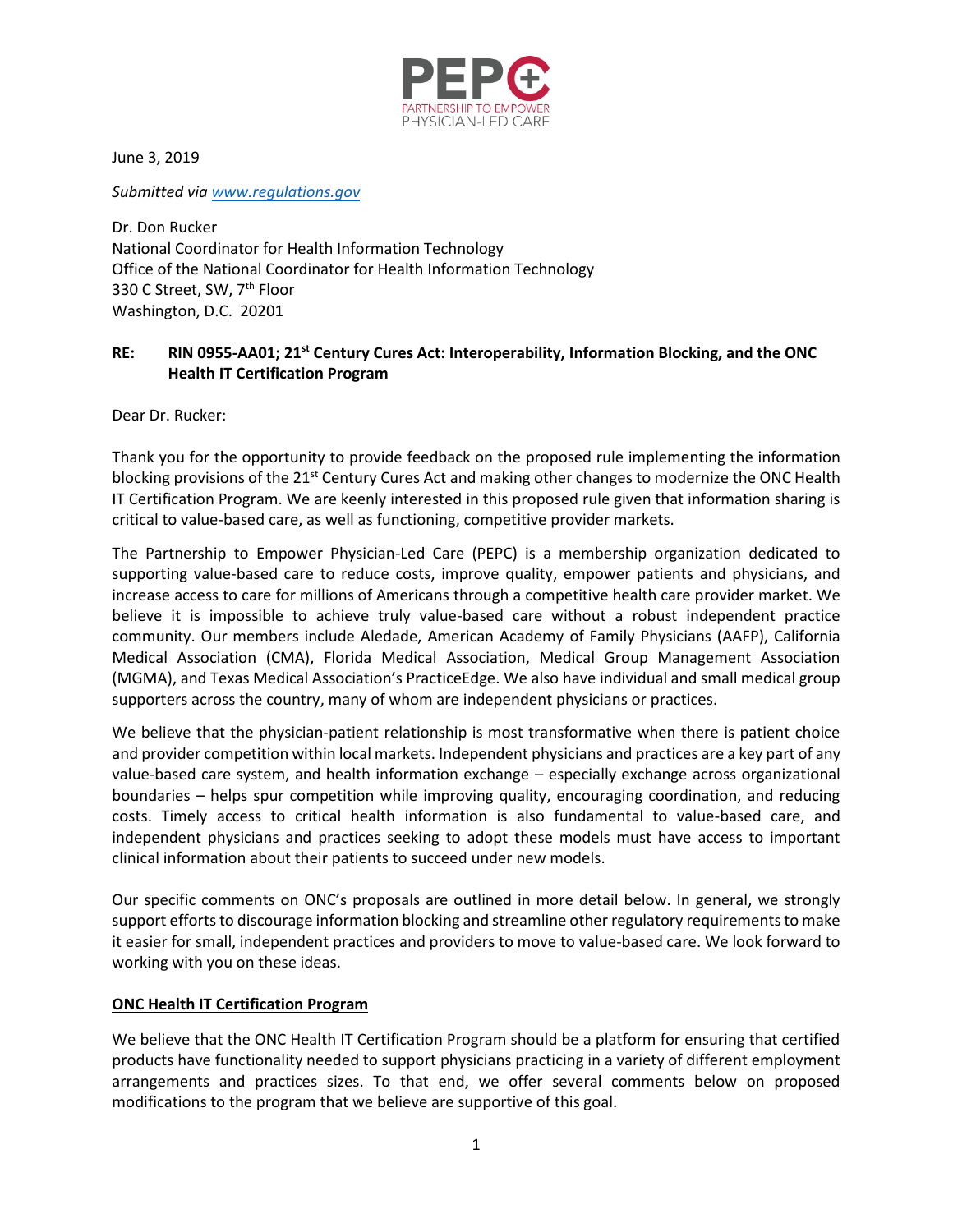

First, we support adoption of the U.S. Core Data for Interoperability (USCDI) data set. We recommend that ONC prioritize data elements necessary for value-based care for future versions, and that ONC include in the final rule greater specificity about the process and timeline for incorporating new data elements into USCDI so that providers have time to plan accordingly.

Second, we support inclusion of electronic health information (EHI) export criteria as a tool to enable EHR switching. We encourage ONC to consider implementing this in a standards-based way to reduce burden on providers. Without a standard, developers of certified EHR technology are likely to implement this requirement in a patchwork manner which could place more burden on independent practices and physicians who don't have the resources or time to comply with vendor-specific export approaches.

## **Information Blocking**

We strongly support efforts to discourage anti-competitive information blocking. We do not believe that patient information should ever be used for the purpose of gaining or maintaining "control" over patient lives, and encourage ONC to explicitly state that providers who choose not to share information with other providers for competitive reasons are information blocking. We also urge ONC to consider an information blocking exception for small practices that are acting in good faith.

# *Definitions*

We appreciate ONC's efforts to balance the need to capture a range of actors and behaviors with the practical realties of implementation. We believe that there are a few areas where ONC could modify its proposals to improve their workability.

First, we recommend that ONC explicitly clarify that health care providers are not captured in the definitions of health information network (HIN) and health information exchange (HIE). Health care providers are a separate category of actor in 21st Century Cures legislation, and should continue to be so under the implementing regulations. We are concerned that some value-based care entities comprised entirely of physicians (e.g., accountable care organizations) could be captured as an HIE/HIN despite the fact that all of its participants are regulated as providers.

Second, with respect to the definition of EHI, we suggest that ONC consider a phased in approach to information sharing, focusing first on information needed to support value-based care (e.g., USCDI). We support the concept of price transparency, but encourage ONC to ensure any policies requiring sharing of pricing information is implemented in a way that is not overly burdensome on providers.

## *RFI on Provider Disincentives*

In determining "appropriate disincentives" for providers who are information blocking, HHS should take care not to duplicate disincentives. For example, providers may already be subject to a penalty under the Merit-based Incentive Payment System (MIPS) if they do not attest to the required information blocking statements. If CMS determines it necessary to implement new disincentives specifically for information blocking, we recommend that HHS ensure the disincentive is appropriate given the size and reach of the provider organization, and that HHS consider stronger disincentives for providers who information block to obtain or retain a competitive advantage over another provider.